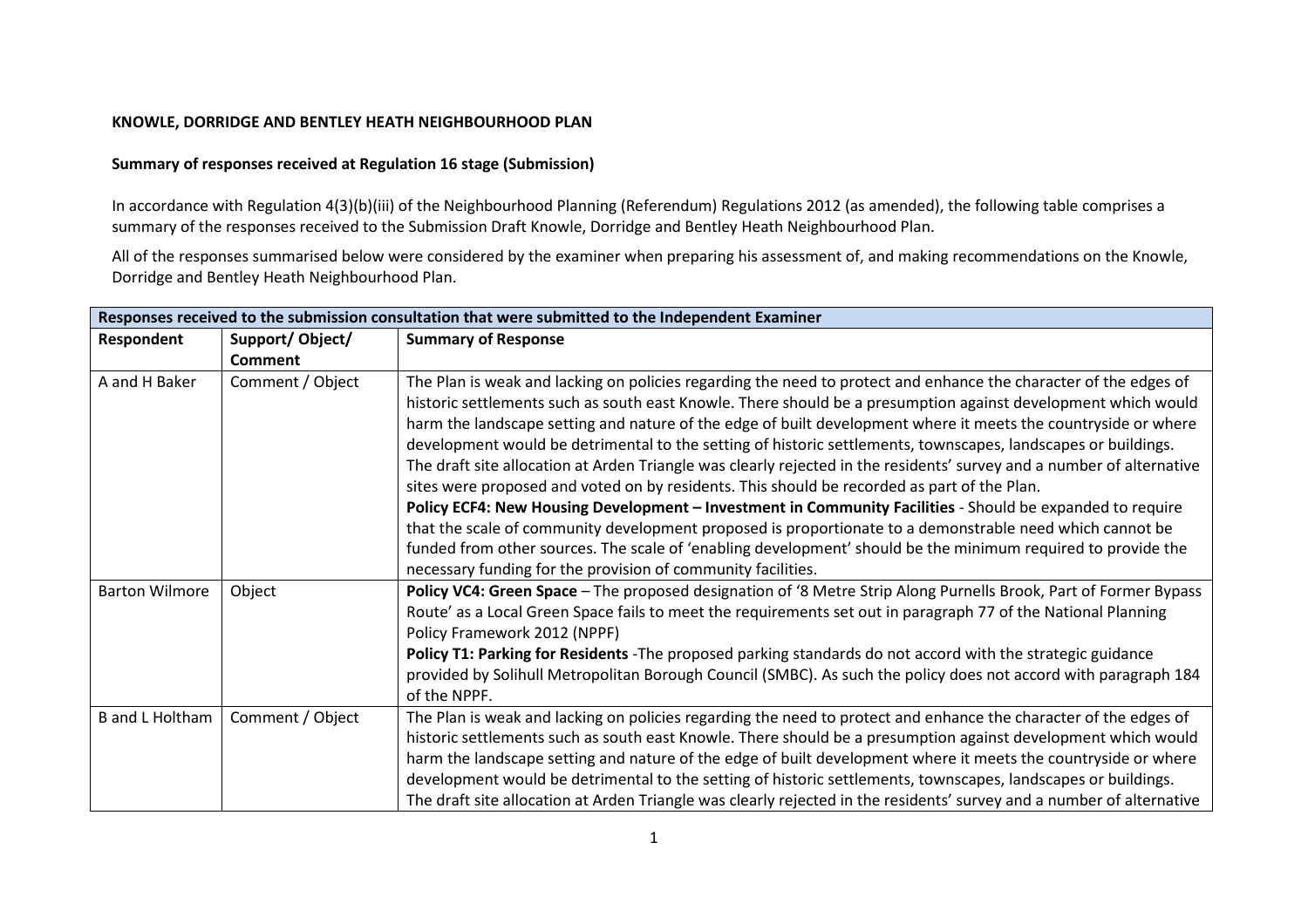|                       |                   | sites were proposed and voted on by residents. This should be recorded as part of the Plan.                                                        |
|-----------------------|-------------------|----------------------------------------------------------------------------------------------------------------------------------------------------|
|                       |                   | Policy ECF4: New Housing Development - Investment in Community Facilities - Should be expanded to require                                          |
|                       |                   | that the scale of community development proposed is proportionate to a demonstrable need which cannot be                                           |
|                       |                   | funded from other sources. The scale of 'enabling development' should be the minimum required to provide the                                       |
|                       |                   | necessary funding for the provision of community facilities.                                                                                       |
| Canal & River         | Comment / support | Knowle Locks and the Grand Union Canal should be more prominent within the Neighbourhood Plan (NP) to                                              |
| Trust                 |                   | further encourage: health and well being of the local population; promotion of education and community facilities;                                 |
|                       |                   | safeguarding of heritage assets; access to the countryside; provision of habitats and improved biodiversity;                                       |
|                       |                   | opportunities for the enhancement of canal facilities through new development proposals.                                                           |
|                       |                   | Improvements to the canal towpath should be secured through planning obligations.                                                                  |
|                       |                   | Consideration could be given as to how the NP would respond to proposals for a marina in the area, given past<br>proposals for such a development. |
| <b>Chave Planning</b> | Comment / Object  | Policy H4: Housing Mix - The identification of a requirement for sheltered housing and dementia homes is                                           |
|                       |                   | welcomed but the policy should be made clearer in terms of the number of dementia home bed-spaces required.                                        |
|                       |                   | The policy is weak in terms of how it will secure delivery of such specialist housing for older people in terms of                                 |
|                       |                   | practicality and viability. It is recommended that the NP is amended to support site specific allocations for a                                    |
|                       |                   | specified number of dementia home bedspaces and 60 sheltered housing units as a minimum.                                                           |
|                       |                   | Land at Lady Byron Lane would be suitable.                                                                                                         |
| Cerda Planning        | Comment / Object  | Policy H1: Scale of New Housing - The policy would conflict with the emerging Solihull Local Plan Review (LPR) and                                 |
|                       |                   | is in conflict with paragraph 184 of the NPPF. The assessed need for the area will not be accommodated and the                                     |
|                       |                   | policy as worded would effectively stifle sustainable development.                                                                                 |
|                       |                   | Policy H2: Housing on Allocated and Larger Sites - No objection                                                                                    |
|                       |                   | Policy H3: Affordable Housing - Concern that the policy wording would prevent non-Knowle, Dorridge and                                             |
|                       |                   | Bentley Heath (KDBH) residents who work nearby being eligible for a home which may not be available elsewhere.                                     |
|                       |                   | There needs to be sufficient justification for the policy and a mechanism which allows affordable housing to be                                    |
|                       |                   | offered to others in the Housing Market Area (HMA) in the event that there is low or no demand from those with a<br>local connection.              |
|                       |                   | Policy H4: Housing Mix - Whilst the policy appears to be flexible, the open market element of the scheme would                                     |
|                       |                   | be driven by the market but informed by the SHMA, adopted or emerging policies within the Local Plan. Slight                                       |
|                       |                   | concern is that the wording is very prescriptive which could hinder development coming forward.                                                    |
|                       |                   | Policy H5: Apartments - Reference to living conditions and car parking requirements is perhaps too narrow and                                      |
|                       |                   | instead it is recommended that the policy should make clear that the provision of apartments should meet all                                       |
|                       |                   | other policies in the development plan.                                                                                                            |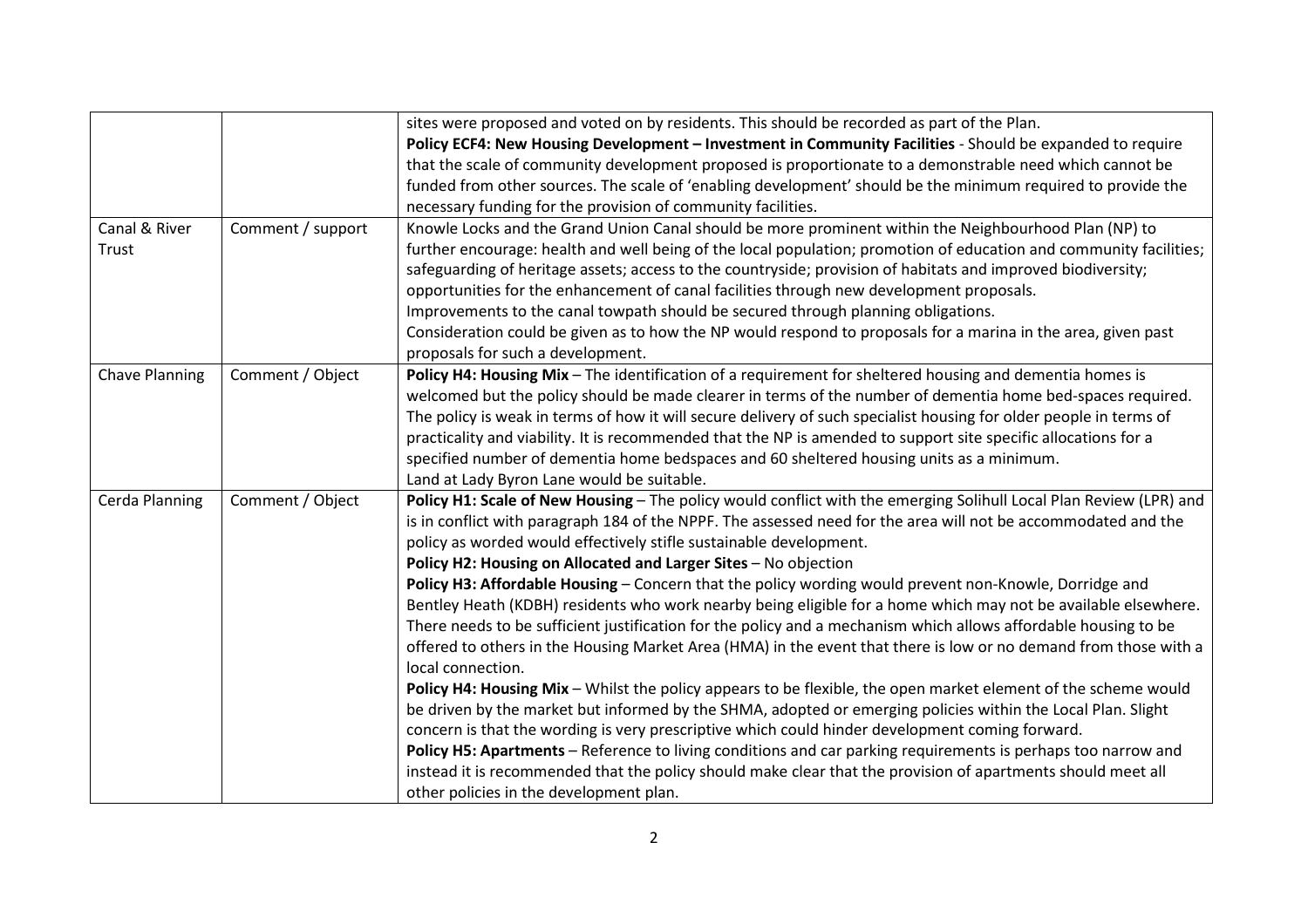| Tyler Parkes on<br>behalf of West<br><b>Midlands Police</b><br><b>Chief Constable</b> | Support          | Support recognition by the Neighbourhood Forum (NF) of the importance of considering crime prevention in all<br>appropriate policies and proposals within the NP.                                                                                                                                                                                                                                                                                                                                                                                                                                                                                                                                                                                                                                                                          |
|---------------------------------------------------------------------------------------|------------------|--------------------------------------------------------------------------------------------------------------------------------------------------------------------------------------------------------------------------------------------------------------------------------------------------------------------------------------------------------------------------------------------------------------------------------------------------------------------------------------------------------------------------------------------------------------------------------------------------------------------------------------------------------------------------------------------------------------------------------------------------------------------------------------------------------------------------------------------|
| The Coal<br>Authority                                                                 | Comment          | No comments to make on the NP.                                                                                                                                                                                                                                                                                                                                                                                                                                                                                                                                                                                                                                                                                                                                                                                                             |
| D Gallagher                                                                           | Comment / Object | Policies H2: Housing on Allocated and Larger Sites and D1: Character and Appearance - Should include additional<br>criteria which establish a presumption against development which would harm the landscape setting and the<br>nature of the edge of built development where it meets the countryside, or where development would be<br>detrimental to the setting of historic settlements, townscapes, landscapes or buildings.<br>Policy ECF4: New Housing Development - Investment in Community Facilities - Should be expanded to require<br>that the scale of community development proposed is proportionate to a demonstrable need which cannot be<br>funded from other sources. The scale of 'enabling development' should be the minimum required to provide the<br>necessary funding for the provision of community facilities. |
| D Roberts                                                                             | Support          | Fully support the content of the plan and hope that SMBC will heed what the residents want for their community.                                                                                                                                                                                                                                                                                                                                                                                                                                                                                                                                                                                                                                                                                                                            |
| D and G<br>Grantham                                                                   | Comment / Object | Policy ECF4: New Housing Development - Investment in Community Facilities - Should be expanded to require<br>that the scale of community development proposed is proportionate to a demonstrable need which cannot be<br>funded from other sources. The scale of 'enabling development' should be the minimum required to provide the<br>necessary funding for the provision of community facilities.<br>Policies H2: Housing on Allocated and Larger Sites and D1: Character and Appearance -Should include additional<br>criteria which establish a presumption against development which would harm the landscape setting and the<br>nature of the edge of built development where it meets the countryside, or where development would be<br>detrimental to the setting of historic settlements, townscapes, landscapes or buildings.  |
| Environment<br>Agency                                                                 | Object           | The NP does not include any policies to safeguard land at flood risk from the allocated sites or any future windfall<br>sites and to ensure that new development is not at risk of flooding and does not increase flood risk elsewhere,<br>taking into account the impacts of climate change.<br>No reference to the flood risk management policies in the Council's adopted Local Plan 2013.<br>The Main Rivers which flow through the Neighbourhood Area should be shown in the Plan as they are major<br>features.<br>There is no acknowledgement of the Blythe Site of Special Scientific Interest (SSSI) running through the<br>Neighbourhood Area. Specific regard could be given in Policy NE2                                                                                                                                      |
| E Hulse                                                                               | Support          | Supportive of this thorough and well thought out NP. It identifies clearly and gives support to the importance of<br>retaining and maintaining the Conservation Areas in Knowle and Dorridge. It also emphasises the need to retain                                                                                                                                                                                                                                                                                                                                                                                                                                                                                                                                                                                                        |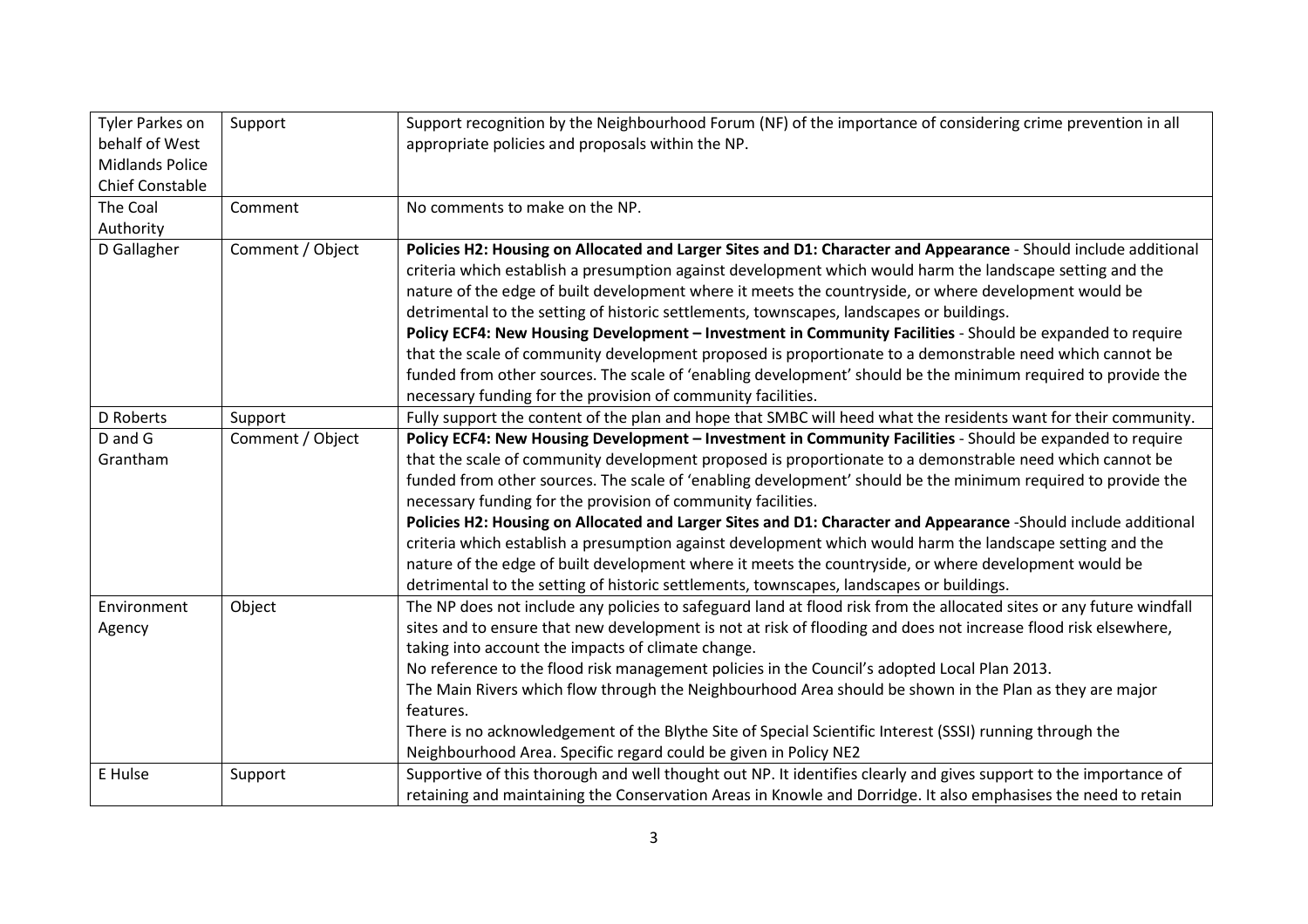|              |                  | green spaces throughout the area.                                                                                     |
|--------------|------------------|-----------------------------------------------------------------------------------------------------------------------|
| Gladman      | Object           | There should be sufficient flexibility in the policies of the NP to ensure no conflict with the emerging Solihull LPR |
| Developments |                  | that could lead to the NP policies being superseded.                                                                  |
|              |                  | The wording of the vision does not set out a positive approach.                                                       |
|              |                  | Policy VC3: Heritage Assets - The Policy should refer specifically to paragraphs 133 and 134 of the NPPF which sets   |
|              |                  | out that Councils should assess the significance of the designated heritage asset and where there is less than        |
|              |                  | substantial harm, this should be weighed in the planning balance against the public benefits of the proposal.         |
|              |                  | Where there is deemed to be substantial harm, then the proposal would need to achieve substantial public              |
|              |                  | benefits to outweigh that harm. For non-designated heritage assets, the policy must reflect the guidance set out      |
|              |                  | within paragraph 135 of the NPPF which states that a balanced judgement should be reached having regard to the        |
|              |                  | scale of any harm and the significance of the heritage asset.                                                         |
|              |                  | Policy H1: Scale of New Housing - Suggest the latest figure of 1,050 dwellings (as per the emerging Local Plan) is    |
|              |                  | reflected in the policy now, rather than seeking to restrict development and avoid the unnecessary conflict that      |
|              |                  | would arise.                                                                                                          |
|              |                  | Policy D1: Character and Appearance - Suggest more flexibility to the policy wording to avoid over prescription       |
|              |                  | that could impact on viability.                                                                                       |
| G Hayre      | Comment / Object | The Plan is weak and lacking on policies regarding the need to protect and enhance the character of the edges of      |
|              |                  | historic settlements such as south east Knowle. There should be a presumption against development which would         |
|              |                  | harm the landscape setting and nature of the edge of built development where it meets the countryside or where        |
|              |                  | development would be detrimental to the setting of historic settlements, townscapes, landscapes or buildings.         |
|              |                  | The draft site allocation at Arden Triangle was clearly rejected in the residents' survey and a number of alternative |
|              |                  | sites were proposed and voted on by residents. This should be recorded as part of the Plan.                           |
|              |                  | Policy ECF4: New Housing Development - Investment in Community Facilities - Should be expanded to require             |
|              |                  | that the scale of community development proposed is proportionate to a demonstrable need which cannot be              |
|              |                  | funded from other sources. The scale of 'enabling development' should be the minimum required to provide the          |
|              |                  | necessary funding for the provision of community facilities.                                                          |
| <b>GVA</b>   | Comment / Object | Section 4.5 - It should be acknowledged that KDBH is an area earmarked for growth in SMBC's LPR.                      |
|              |                  | Section 5.1 - It is important that the NP recognises the potential for development of an appropriate scale to         |
|              |                  | contribute towards the enhancement of local facilities and other infrastructure. It is also necessary for the NP to   |
|              |                  | acknowledge the position of the LPR which plans for a mix of market and affordable housing as part of                 |
|              |                  | developments on the edge of Knowle and Dorridge.                                                                      |
|              |                  | Policy VC1: Green Belt and Landscape - National and local Green Belt policies are defined in the NPPF and the         |
|              |                  | Solihull Local Plan. It is not necessary to have a further policy in the Neighbourhood Plan. Moreover, the Green      |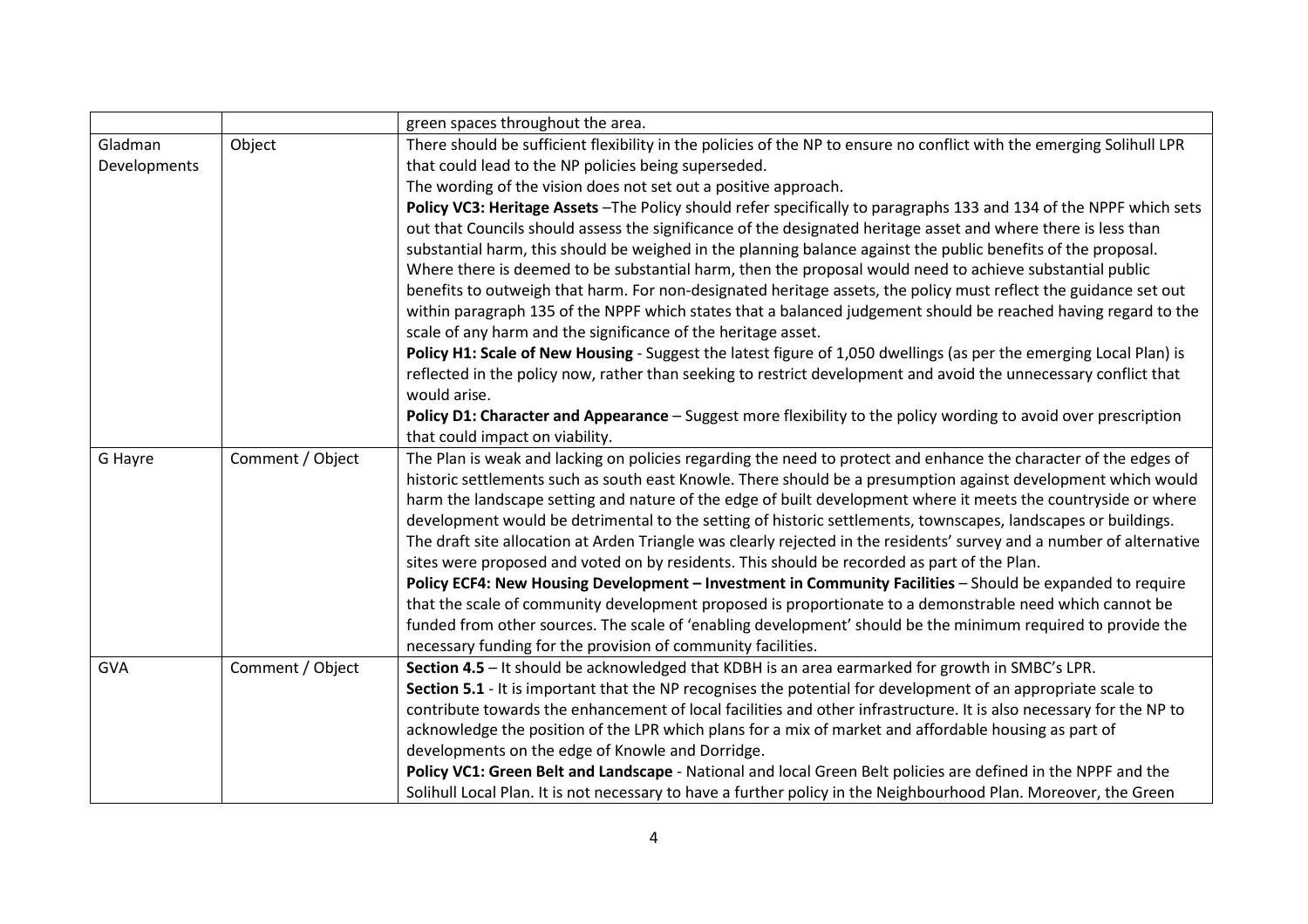|               |                  | Belt boundary will need to be subject to further revision in order for KDBH to meet the scale of growth arising         |
|---------------|------------------|-------------------------------------------------------------------------------------------------------------------------|
|               |                  | from the Borough itself, and from the wider HMA. The need for additional Green Belt sites to be allocated for           |
|               |                  | housing within the area should be made clear in the NP.                                                                 |
|               |                  | Policy H1: Scale of New Housing - Whilst the range identified by the NF would serve to meet local housing need,         |
|               |                  | the scale of housing proposed in KDBH through the LPR seeks to exceed this need and make provision towards              |
|               |                  | remedying the significant housing shortfall in the wider HMA. Further Green Belt releases will be necessary to          |
|               |                  | achieve this, as there is insufficient land available in the built-up areas of the Borough to accommodate such          |
|               |                  | growth. The NP fails to recognise this. It is critical that due attention is paid to the emerging Local Plan and the    |
|               |                  | evidence underpinning it, such that the NP is able to plan effectively for a higher level of growth. The LPR proposes   |
|               |                  | significantly more houses in KDBH than identified in the NP and accordingly Policy H1 does not comply with the          |
|               |                  | emerging Development Plan or its evidence base.                                                                         |
|               |                  | Policy H3: Affordable Housing - Support the recognition that the level of affordable housing to be delivered in new     |
|               |                  | developments will be subject to viability considerations. The part of the policy which seeks to direct all the          |
|               |                  | affordable housing to those with a strong local connection may be overly prescriptive in its current form. Given the    |
|               |                  | fact that there is an identified need for SMBC to accommodate new homes for those in the wider HMA who may              |
|               |                  | have little or no local connection to KDBH, it is perhaps best to include more flexibility within the policy wording in |
|               |                  | order that the affordable housing can benefit more people.                                                              |
|               |                  | Policy H4: Housing Mix - In order to make efficient use of land, particularly where Green Belt sites are required for   |
|               |                  | development, and to ensure a wide choice of homes are available (as per the NPPF), it is recommended that Policy        |
|               |                  | H4 is more flexibly worded and responds to the need to maintain a balanced local housing market. A less                 |
|               |                  | prescriptive approach to house sizes should be adopted to take account of changing needs. In order to maintain          |
|               |                  | sufficient flexibility and allow for changing circumstances it is recommended that the NP refers to the housing mix     |
|               |                  | in the latest Housing Needs Assessment and seeks to apply this, subject to viability and consideration of local         |
|               |                  | character and/or any site specific constraints.                                                                         |
|               |                  | Policy ECF4: New Housing Development - Investment in Community facilities -Contributions sought in respect of           |
|               |                  | infrastructure via the Council's Community Infrastructure Levy (CIL) charging schedule must be consistent with the      |
|               |                  | CIL Regulations 2011 (as amended). Suggest that greater flexibility is included in this policy as it cannot be          |
|               |                  | expected that all new housing developments will make such contributions. What can realistically be provided will        |
|               |                  | be based on viability and other commercial considerations. Any policy requirements should not place unnecessary         |
|               |                  | burdens on development sites to the point of affecting viability and delivery.                                          |
| GVA on behalf | Comment / Object | In addition to the land at Wychwood Roundabout and the Primary School, the Wyndley Garden Centre could be               |
| of Cinnamon   |                  | identified within the NP in the same way; as a site suitable to accommodate Class C2 extra care development.            |
| Care Capital  |                  | The NP includes a Housing Needs Assessment, which demonstrated a need for additional specialist housing to              |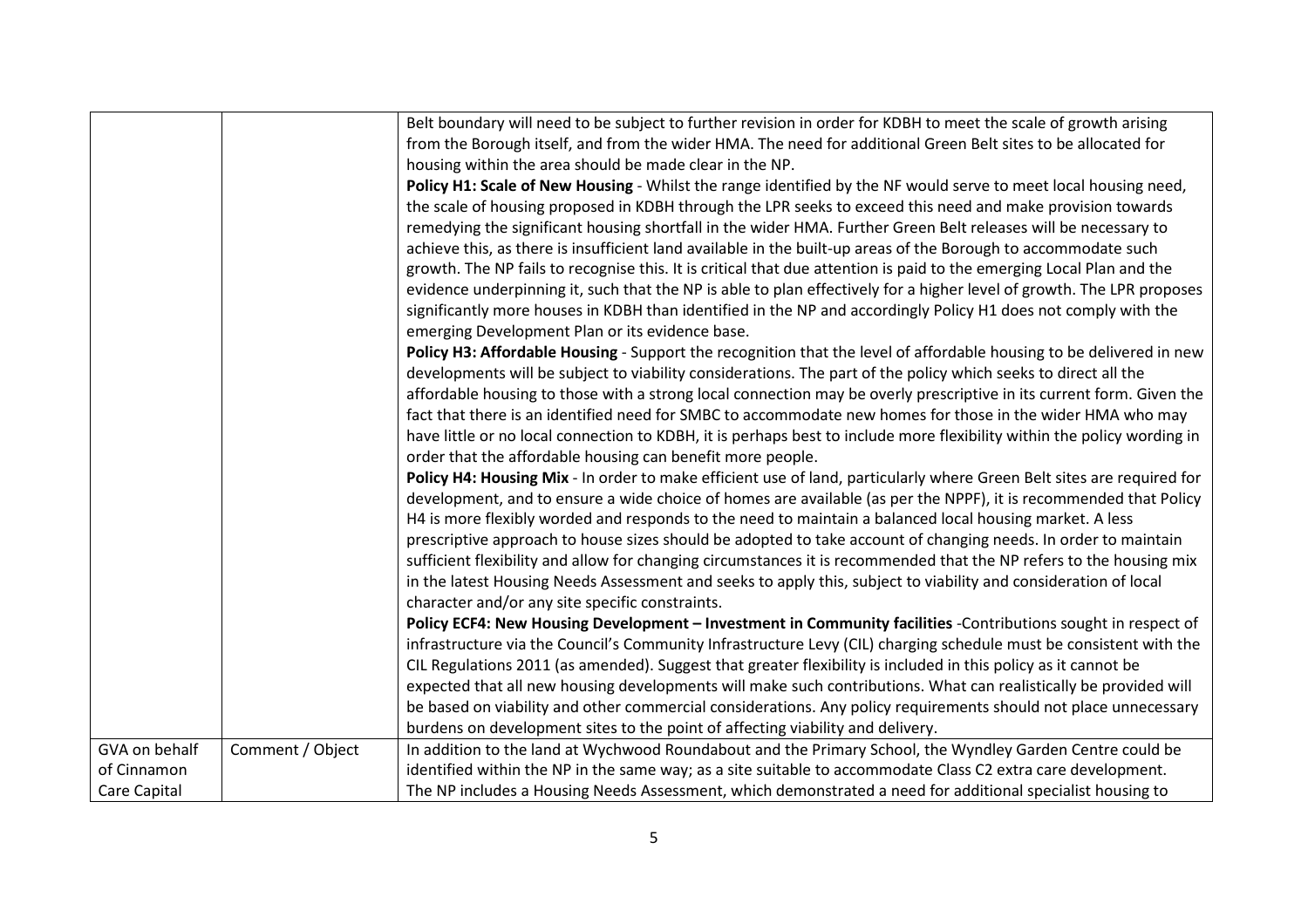|                         |                  | meet the needs of older people within the Neighbourhood Area. However, the NP does not allocate any suitable                               |
|-------------------------|------------------|--------------------------------------------------------------------------------------------------------------------------------------------|
|                         |                  | sites within the Neighbourhood Area for Class C2 development to address this matter.                                                       |
|                         |                  | Policy H4: Housing Mix - The policy should go further to deliver suitable housing for older people and sites should                        |
|                         |                  | be identified, including redevelopment of Wyndley Garden Centre to a care village.                                                         |
| <b>Historic England</b> | Support          | Applaud the comprehensive approach taken to the historic and natural environment and the wide range of well                                |
|                         |                  | justified policies that are clearly focused upon "constructive conservation". Particularly pleased to see the                              |
|                         |                  | emphasis on local distinctiveness including non-designated heritage assets and upon the importance of design.                              |
|                         |                  | The requirements for masterplanning, design codes and a Design Review Panel are highly commendable.                                        |
|                         |                  | The Plan takes a very positive approach to the historic environment and is a well-considered, concise and fit for                          |
|                         |                  | purpose document.                                                                                                                          |
| HS2 Limited             | Comment          | No objection to the content contained within the Draft NP                                                                                  |
| Hunter Page             | Comment / Object | Land East of Warwick Road should be advocated for housing in the NP. It would provide much needed housing in a                             |
|                         |                  | manner which is in accordance with the NP's Vision Statement.                                                                              |
|                         |                  | Policy H1: Scale of New Housing - The policy doesn't evidence how the figure of 'about 500 houses' has been                                |
|                         |                  | arrived at and offers no certainty in terms of where 'housing allocations' are coming from. The NP repeats the                             |
|                         |                  | objection to the LPR allocations yet offers no alternative strategy. If the NF were ultimately successful in their                         |
|                         |                  | objection and the LPR allocations for Knowle were struck from the LPR, then there is no mechanism within the NP                            |
|                         |                  | to deliver housing.                                                                                                                        |
| Capita - Urban          | Object           | The NP should seek to align with strategic needs and priorities. The draft Plan falls short of securing these                              |
| Vision                  |                  | outcomes and lacks ambition and foresightedness.                                                                                           |
|                         |                  | The scale of housing development proposed by the NF is idealistic rather than realistic, contrasting with the Draft                        |
|                         |                  | LPR which must observe the NPPF in meeting objectively assessed housing need in the housing market area and                                |
|                         |                  | respond positively to wider opportunities for growth.                                                                                      |
|                         |                  | Policy V4: Green Space - Object to the inclusion of Land at Arden Academy as Green Space. The land does not                                |
|                         |                  | meet the NPPF definition. It is on school premises and should not be routinely accessed by the public. It is not                           |
|                         |                  | demonstrably special to the community in general and has no local significant in terms of beauty, tranquillity or<br>richness of wildlife. |
|                         |                  | Policy H1: Scale of New Housing - The proposed provision of about 500 houses across the Neighbourhood Plan                                 |
|                         |                  | Area as a whole is insufficiently ambitious and does not embrace the opportunities for strategic growth and                                |
|                         |                  | community benefit that the Solihull LPR supports and considers necessary in order to meet overall housing                                  |
|                         |                  | requirements.                                                                                                                              |
|                         |                  | Policy H2: Housing on Allocated and Larger Sites - Planning applications will be required to deal with the matters                         |
|                         |                  | listed and other matters in detail in order to meet national and local validation checklist requirements.                                  |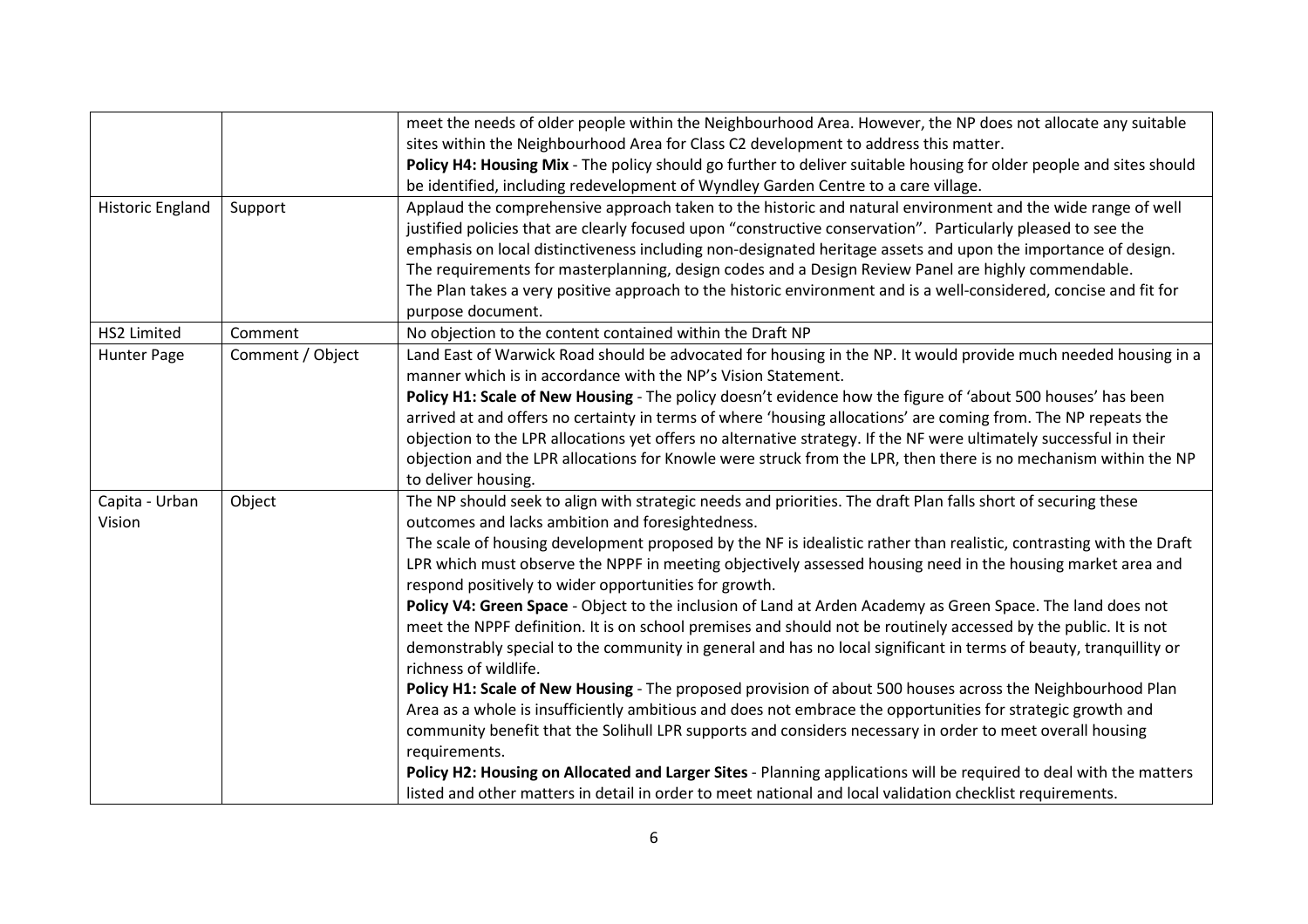|                 |                  | Policy H3: Affordable Housing - Object to Policy H3 on the grounds that it seeks to extend occupancy criteria to      |
|-----------------|------------------|-----------------------------------------------------------------------------------------------------------------------|
|                 |                  | 50% of all affordable housing provision on sites other than Rural Exceptions. This exceeds the parameters of          |
|                 |                  | existing and emergent LPR policy which seeks the provision of affordable housing to meet needs of the District as a   |
|                 |                  | whole.                                                                                                                |
|                 |                  | Policy H4: Housing Mix - Object as the policy seeks to micro-manage the type, size and mix of housing on              |
|                 |                  | allocated and larger sites without consideration to commercial considerations and site viability. By dictating        |
|                 |                  | expectations, it removes the scope to take account of the context and characteristics of individual sites and site    |
|                 |                  | parcels or the ability to assess the most appropriate mix having regard to broader infrastructure requirements.       |
|                 |                  | Policy ECF1: Formal Education - Places for Local Pupils - Supported                                                   |
| J and B Hillman | Comment / Object | The Plan is weak and lacking on policies regarding the need to protect and enhance the character of the edges of      |
|                 |                  | historic settlements such as south east Knowle. There should be a presumption against development which would         |
|                 |                  | harm the landscape setting and nature of the edge of built development where it meets the countryside or where        |
|                 |                  | development would be detrimental to the setting of historic settlements, townscapes, landscapes or buildings.         |
|                 |                  | The draft site allocation at Arden Triangle was clearly rejected in the residents' survey and a number of alternative |
|                 |                  | sites were proposed and voted on by residents. This should be recorded as part of the Plan.                           |
|                 |                  | Policy ECF4: New Housing Development - Investment in Community Facilities - Should be expanded to require             |
|                 |                  | that the scale of community development proposed is proportionate to a demonstrable need which cannot be              |
|                 |                  | funded from other sources. The scale of 'enabling development' should be the minimum required to provide the          |
|                 |                  | necessary funding for the provision of community facilities.                                                          |
| K Allen         | Support          | Fully support all elements of the KDBH NP. Particularly support the limits on housing allocations in the area and     |
|                 |                  | the affordable housing local link requirement and do NOT wish to see development in the Green Belt.                   |
| Knowle Society  | Support          | Whole-hearted support to the NP complete with all of its Policies, not only to Knowle but also to its neighbouring    |
|                 |                  | areas of Dorridge and Bentley Heath.                                                                                  |
|                 |                  | From Appendix 2 of the NP, the comparative lists of strengths, weaknesses, opportunities and threats clearly          |
|                 |                  | identify the potential impact to the Neighbourhood Area that might arise should the NP fail to be adopted.            |
| M Archer        | Comment / Object | Policy ECF4: New Housing Development - Investment in Community Facilities - Should be expanded to require             |
|                 |                  | that the scale of community development proposed is proportionate to a demonstrable need which cannot be              |
|                 |                  | funded from other sources. The scale of 'enabling development' should be the minimum required to provide the          |
|                 |                  | necessary funding for the provision of community facilities.                                                          |
|                 |                  | Policies H2: Housing on Allocated and Larger Sites and D1: Character and Appearance should include additional         |
|                 |                  | criteria which establish a presumption against development which would harm the landscape setting and the             |
|                 |                  | nature of the edge of built development where it meets the countryside, or where development would be                 |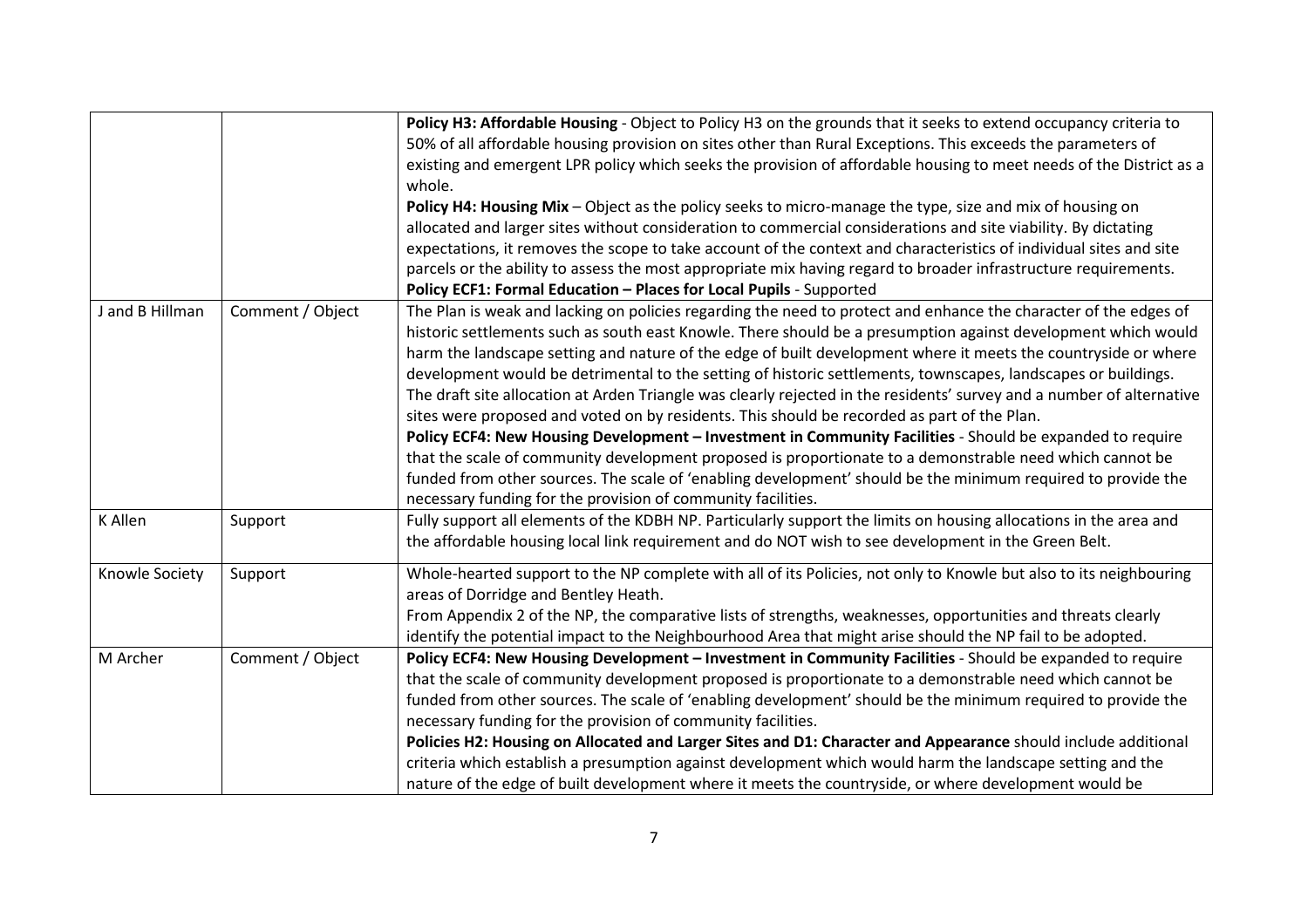|                      |         | detrimental to the setting of historic settlements, townscapes, landscapes or buildings.                                                               |
|----------------------|---------|--------------------------------------------------------------------------------------------------------------------------------------------------------|
| M Trentham           | Object  | The Plan contains several references relating to matters outside the scope of a NP (e.g. those relating to the on-                                     |
|                      |         | going Review of Solihull Local Plan). These should be removed.                                                                                         |
|                      |         | The NP should be consistent with and support the delivery of the strategic policies contained in the Draft Local                                       |
|                      |         | Plan (DLP), given that the housing allocations in the adopted Local Plan (in so far as they relate to KDBH) have                                       |
|                      |         | expired. This is not the case and parts of the Draft NP are attempting to undermine proposed strategic Policy P5, in<br>direct conflict with the NPPF. |
|                      |         | Housing need cannot always be met where it arises. It is not permissible for the NP to try to restrict new                                             |
|                      |         | development in its own area to only that assessed to meet local needs. Wider housing needs need to be<br>considered.                                   |
|                      |         | Any objection to the housing allocations in the Solihull Local Plan should be pursued by individuals through the LPR<br>process, not through the NP.   |
|                      |         | Policy H1: Scale of New Housing - Given the inability of the NP to control the scale of new housing there is no                                        |
|                      |         | need or justification for a policy on the subject. The number of "about 500" could mislead the average voter in the                                    |
|                      |         | referendum, to think that the NP does control the numbers, and that the "such number" referred to may be a little                                      |
|                      |         | more or a little less than 500. Also if, in the eventually adopted new Local Plan includes no site allocation for KDBH,                                |
|                      |         | the NP cannot deliver 500 as it has no sites available. Either way the figure of 500 is spurious and misleading.                                       |
| M Harper             | Comment | Density of development - The area has had much development in the last 30 years and it is noticeable that the                                          |
|                      |         | nature and density of development has been of a similar character. This should continue in the new proposals.                                          |
|                      |         | Once the principle of nibbling into the Green Belt has been established (which it has) there is absolutely no                                          |
|                      |         | shortage of land suitable for development in the area and therefore no sense in increasing the density. That which                                     |
|                      |         | has already been built at Middlefield is unsuitable.                                                                                                   |
|                      |         | Dispersal of sites - It makes sense to disperse sites for development over a wide area rather than concentrate it all                                  |
|                      |         | in the Arden Triangle.                                                                                                                                 |
|                      |         | Landscape - The art of a good layout is to allow plenty of space for open space and trees.                                                             |
|                      |         | The School - The question of rebuilding the school is a separate issue altogether and irrelevant to the main issue of                                  |
|                      |         | more housing.                                                                                                                                          |
| <b>National Grid</b> | Comment | No record of electricity and gas transmission apparatus within the Neighbourhood Area.                                                                 |
| Natural England      | Comment | No comments.                                                                                                                                           |
| <b>Network Rail</b>  | Comment | Consideration should be given in Transport Assessments to the potential for increased footfall at Dorridge Railway                                     |
|                      |         | Station as a result of proposals for residential development / employment areas within the Council's Local Plan                                        |
|                      |         | area. Location of the proposal, accessibility and density of the development, trip generation data should be                                           |
|                      |         | considered in relation to the station. Where proposals are likely to increase footfall and the need for car parking at                                 |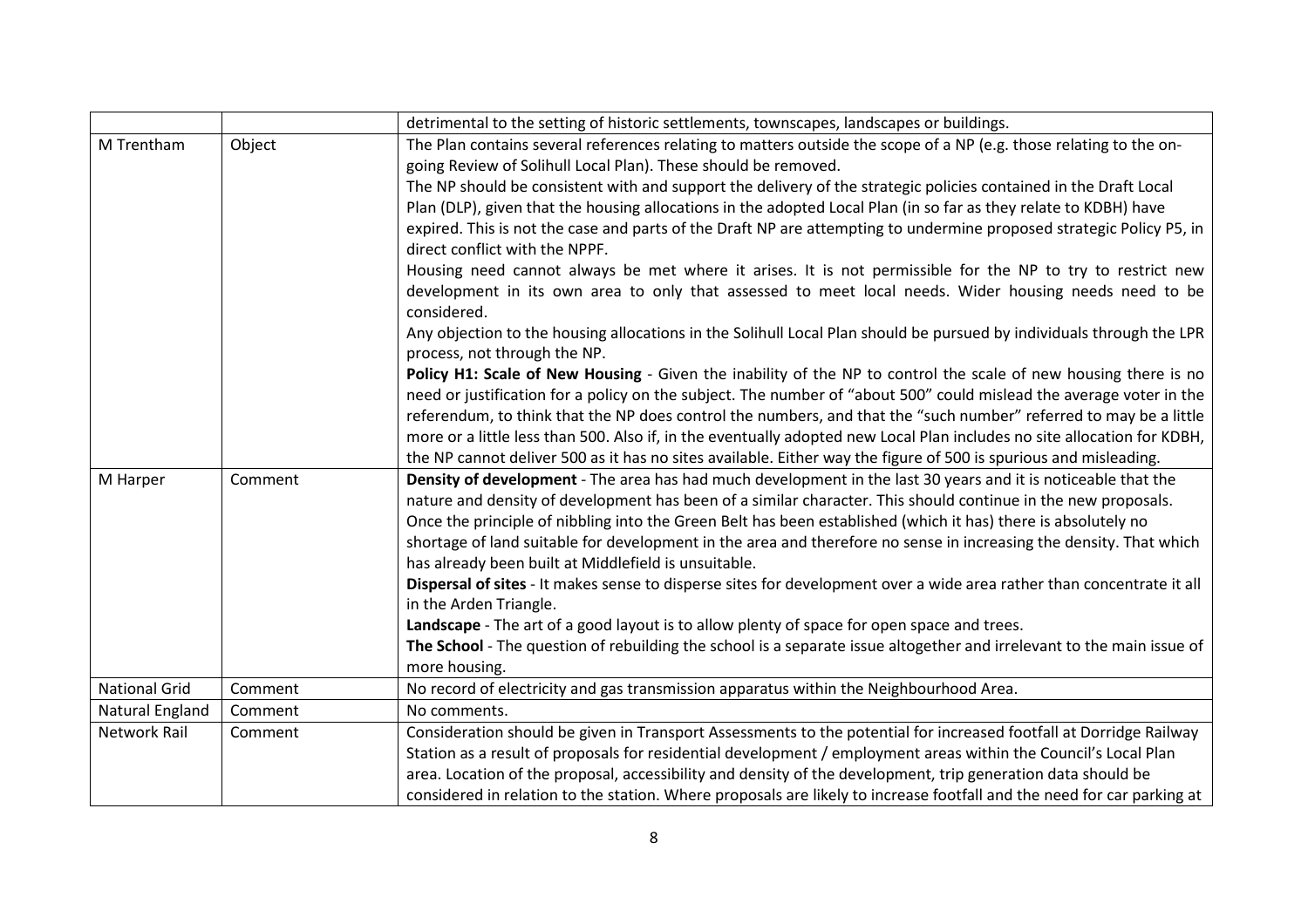|                        |                  | Dorridge Railway Station, the Council should include developer contributions (either via CIL, S106) to provide          |
|------------------------|------------------|-------------------------------------------------------------------------------------------------------------------------|
|                        |                  | funding for enhancements as part of planning decisions.                                                                 |
|                        |                  | Sustainable drainage proposals should take into account the impacts upon the adjacent railway infrastructure.           |
|                        |                  | All proposals in the Neighbourhood Area should be notified to Network Rail.                                             |
| Pegasus Group          | Comment / Object | Progressing the NP in advance of the LPR is likely to result in a number of policies becoming misaligned and out of     |
| on behalf of           |                  | date.                                                                                                                   |
| Gallagher              |                  | The NP as currently drafted, seeks to restrict growth and fails to recognise the opportunities that housing             |
| <b>Estates Ltd</b>     |                  | development can offer including balancing the local housing market to assist in meeting specific unmet needs,           |
|                        |                  | providing economic growth and assisting in the delivery of physical, social and green infrastructure                    |
|                        |                  | Vision - Whilst the vision is broadly supported, this currently focuses on preservation and protection and has little   |
|                        |                  | regard to supporting 'change' within the Neighbourhood Area to address key issues and maximise opportunities.           |
|                        |                  | Objectives - The reference to 'over-provision' of housing should be removed from the housing objective. This            |
|                        |                  | reference, which seeks to restrict growth, is not in general conformity with current and emerging national              |
|                        |                  | planning guidance which seeks to substantially boost the supply of housing; speeding up delivery, tackling              |
|                        |                  | affordability issues and ensuring local choice.                                                                         |
|                        |                  | Policy H1: Scale of New Housing - The policy should be removed from the NP until such time that it can be               |
|                        |                  | updated to reflect further consideration of the appropriate housing requirement through the Borough Council's           |
|                        |                  | LPR process. It is noted that the scale of growth in the Neighbourhood Area is not supported by local people,           |
|                        |                  | however a NP is not an appropriate vehicle to undermine or pre-empt the Borough wide spatial strategy by                |
|                        |                  | restricting growth to around 500 houses as opposed to 1,050 proposed in the LPR.                                        |
|                        |                  | Policy H2: Housing on Allocated and Larger Sites - There is no requirement for concept masterplans or design            |
|                        |                  | briefs or design coding to be prepared in consultation with NFs. The Council's Statement of Community                   |
|                        |                  | Involvement sets out requirements. With regard to density, efficient use of land should be made having regard to        |
|                        |                  | matters such as the character of the site and surrounding area with higher density development being appropriate        |
|                        |                  | on certain sites.                                                                                                       |
|                        |                  | Policy H4: Housing Mix - The wording of the policy is too prescriptive and fails to recognise that flexibility in house |
|                        |                  | type provision will be essential to achieving good design.                                                              |
|                        |                  | Land at Four Ashes Road was one of the most supported sites locally in the Developer Showcase event. The site           |
|                        |                  | has the ability to accommodate a range of homes to assist in meeting locally derived needs within the                   |
|                        |                  | Neighbourhood Area, including starter homes and homes for people looking to downsize.                                   |
| Richard Cobb on        | Comment / Object | The Draft NP needs to accord with the draft Local Plan. If the NF consider that they cannot support the allocation      |
| behalf of Copt         |                  | of the Arden Triangle as proposed by Solihull Council or does not want to suggest additional housing sites, it          |
| <b>Heath Golf Club</b> |                  | should propose other alternative housing allocations that equate to the amount of new housing proposed for              |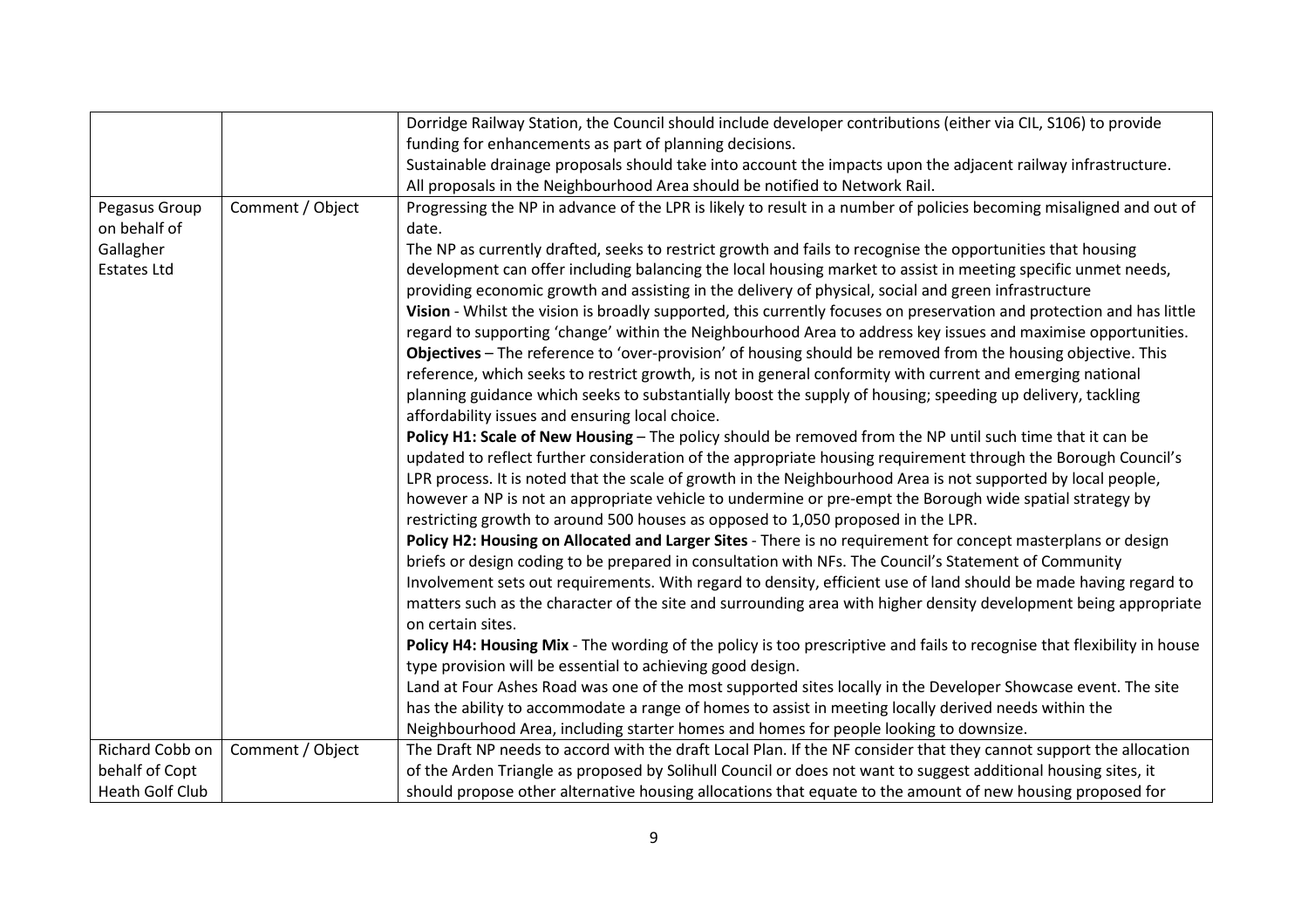|                   |                     | KDBH in the Local Plan.                                                                                                |
|-------------------|---------------------|------------------------------------------------------------------------------------------------------------------------|
|                   |                     | Policy H1: Scale of New Housing - The policy is out of step with the Local Plan. There is a need to provide more       |
|                   |                     | housing across Solihull to meet not only local need, but also that from the wider housing market area. KDBH            |
|                   |                     | cannot escape having to meet their fair share of that.                                                                 |
|                   |                     | No alternative assessment of available sites has been considered. Land at Copt Heath Golf Club would not conflict      |
|                   |                     | with key policies proposed in the Draft NP.                                                                            |
| Savills on behalf | Support / Comment / | The AECOM Local Housing Needs Assessment only deals with local housing need which is not appropriate given             |
| of Codev Homes    | Object              | that there is a significant housing shortfall within the Borough and wider HMA. KDBH should make a proportionate       |
| Ltd and           |                     | contribution to meet the Borough's housing need and not just their local need. It is not considered that capping       |
| Demrastore Ltd    |                     | development at 500 dwellings to be appropriate and KDBH should accommodate a higher proportion of                      |
|                   |                     | development above other smaller and less sustainable settlements within the Borough.                                   |
|                   |                     | Object to the Housing Density Map shown in Appendix 1. Seek clarification on how the areas on the plan have            |
|                   |                     | been selected. Consider that this Plan and the areas assessed are very selective as it does not show all areas within  |
|                   |                     | the KDBH NP area.                                                                                                      |
|                   |                     | Policy H1: Scale of New Housing - Object to this policy and the restricted scale of growth currently proposed in the   |
|                   |                     | NP. Unclear how this has been arrived at as the 500 dwelling limit is significantly lower than the 1,050 dwellings     |
|                   |                     | currently proposed in the draft LPR document and it is therefore evident that the NP is proposing to solely address    |
|                   |                     | local need not properly taking account of the Borough's need. The NP has also failed to take account of the HMA        |
|                   |                     | shortfall which the LPR is expected to accommodate.                                                                    |
|                   |                     | Policy H2: Housing on Allocated and Larger Sites - Acknowledge the matters set out in bullet point form and their      |
|                   |                     | importance in securing the best quality development. Support the exclusion of a density figure or average within       |
|                   |                     | the NP. However, consider that reference to "lower density housing is a key characteristic of KDBH" should be          |
|                   |                     | amended to state "lower density housing is a key characteristic of some parts of KDBH" as not all of KDBH              |
|                   |                     | comprises low density housing.                                                                                         |
|                   |                     | Policy H3: Affordable Housing - The explanatory text states that definition of "Local Connection" has been based       |
|                   |                     | on the suggested criteria set out in SMBC's 'Meeting Housing Needs' SPD (2014). We cannot identify any criteria        |
|                   |                     | related to the definition of a 'local connection' within the SPD, therefore further clarification is sought on how the |
|                   |                     | criteria has been devised.                                                                                             |
|                   |                     | Policy H4: Housing Mix - Object to the inclusion of the percentage of market housing that should be provided on        |
|                   |                     | allocated and large sites. Consider that this is too prescriptive and the final market housing mix should be based on  |
|                   |                     | local housing need and market requirements which may change over time, according to prevailing market                  |
|                   |                     | conditions. Seek justification for the proposed proportion of housing types. Object to the statement "all schemes      |
|                   |                     | should pay particular regard to the character and appearance of that part of the Neighbourhood in which they are       |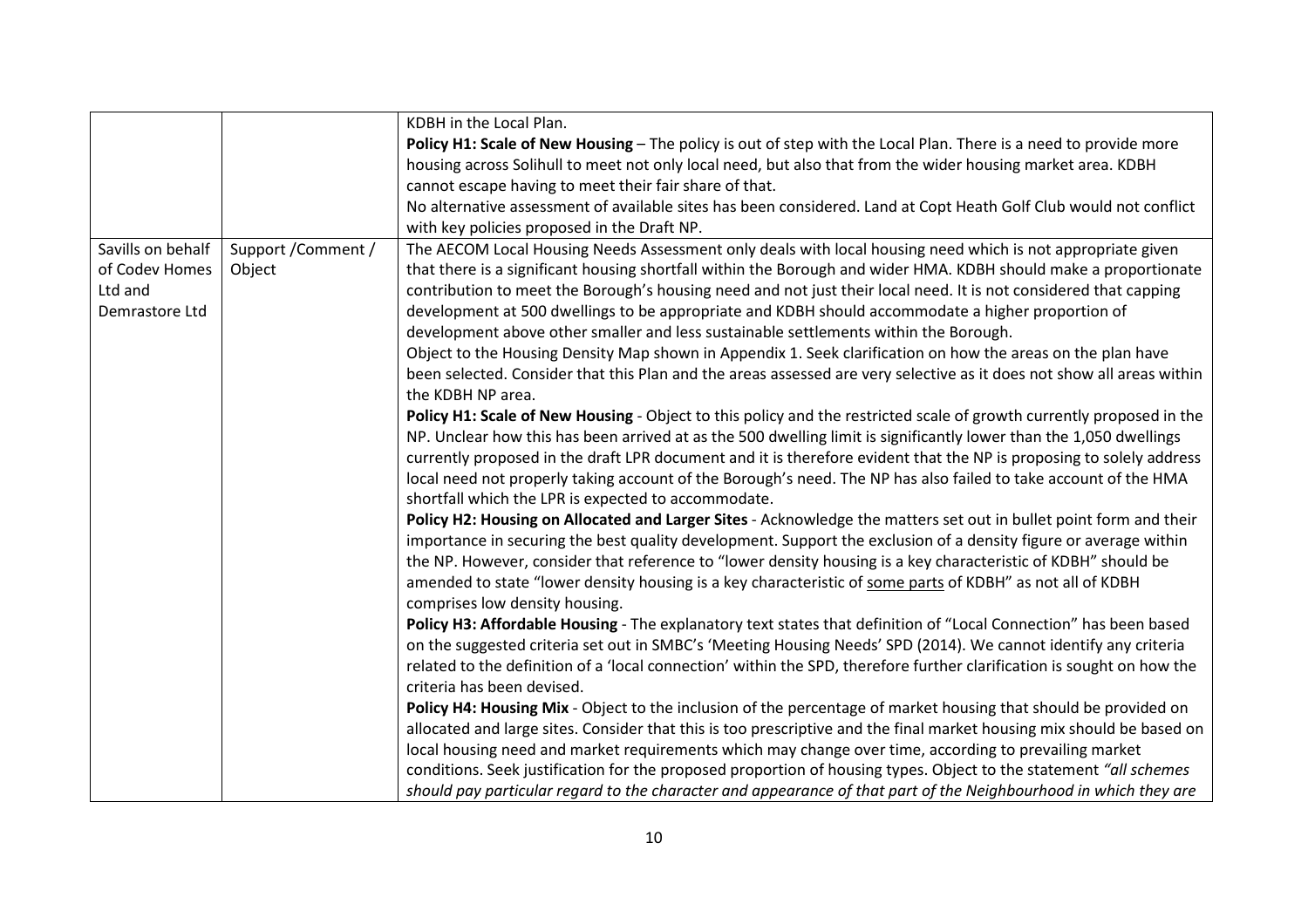|                 |                    | located". Consider this is too prescriptive and do not consider that the Forum will desire this in every           |
|-----------------|--------------------|--------------------------------------------------------------------------------------------------------------------|
|                 |                    | circumstance.                                                                                                      |
|                 |                    | Policy D1: Character and Appearance - Wording is not reasonable or achievable and it is not expected that the NP   |
|                 |                    | forum would desire future dwellings to reflect local design in all instances.                                      |
|                 |                    | Policy T1: Parking for Residents - Object to the policy as it is not in accordance with SMBC's Vehicle Parking     |
|                 |                    | Standards and Green Travel Plans Supplementary Planning Document (SPD) (2006). Policy T1 should set out clearly    |
|                 |                    | whether the proposed 3 parking spaces for 4+ bedroom properties includes garage space or excludes it. If it        |
|                 |                    | excludes garage space then it should be amended and 4+ bedroom properties should have 2 parking spaces plus        |
|                 |                    | integral garages.                                                                                                  |
|                 |                    | Policy T7: Cycling Infrastructure - Do not consider that the requirement for "all proposals for new major          |
|                 |                    | development shall incorporate continuous and well-lit cycle paths / tracks linking with village centres" is        |
|                 |                    | deliverable because there are no cycle paths along existing roads. Developers can provide cycle paths within their |
|                 |                    | development boundary but they cannot provide cycle paths / tracks on third party land or along existing roads      |
|                 |                    | where there is no possibility that they can be expanded to incorporate cycle paths / tracks.                       |
|                 |                    | Policy T8: Road Infrastructure - Note and support the inclusion of the junction of Hampton Road / Lodge Road /     |
|                 |                    | High Street / Warwick Road.                                                                                        |
|                 |                    | Policy ECF3: Protection of Community Facilities and Services - Support the policy.                                 |
|                 |                    | Policy ECF4: New Housing Development - Investment in Community Facilities - Generally support this policy but      |
|                 |                    | consider that reference should be made to Regulation 122 (2) of the CIL Regulations 2010. The NP should recognise  |
|                 |                    | that the legal tests can only require development to mitigate its own impacts and not the wider community          |
|                 |                    | deficiencies that may already exist.                                                                               |
|                 |                    | Policy ECF5: Recreation, Leisure and Sport - Object to the second bullet ("allow proportionate use by all groups,  |
|                 |                    | community sectors and individuals within KDBH") as 'proportionate' has not been defined and is ambiguous and       |
|                 |                    | unenforceable. We consider that the word 'allow' should be replaced by 'encouraged'.                               |
|                 |                    | Policy ECF6: Community Access and Management - The provision of a Community Access Statement is not a              |
|                 |                    | national or local requirement. Consider that Policy ECF6 is not in general conformity with the Development Plan.   |
|                 |                    | Also seek clarification on how 'proportionate' is defined as in the second bullet in terms of the matters a        |
|                 |                    | Community Access Statement should cover.                                                                           |
|                 |                    | Support the infrastructure Policy Goal.                                                                            |
| Severn Trent    | Comment            | No specific comments to make.                                                                                      |
| Solihull        | Support / Object / | Policy VC1: Green Belt and Landscape - Not necessary to include a separate policy on Green Belts given that it is  |
| Metropolitan    | Comment            | covered in the NPPF and Local Plan. Concern about withdrawal of permitted development rights but accept that       |
| Borough Council |                    | the supporting text provides flexibility for decision maker.                                                       |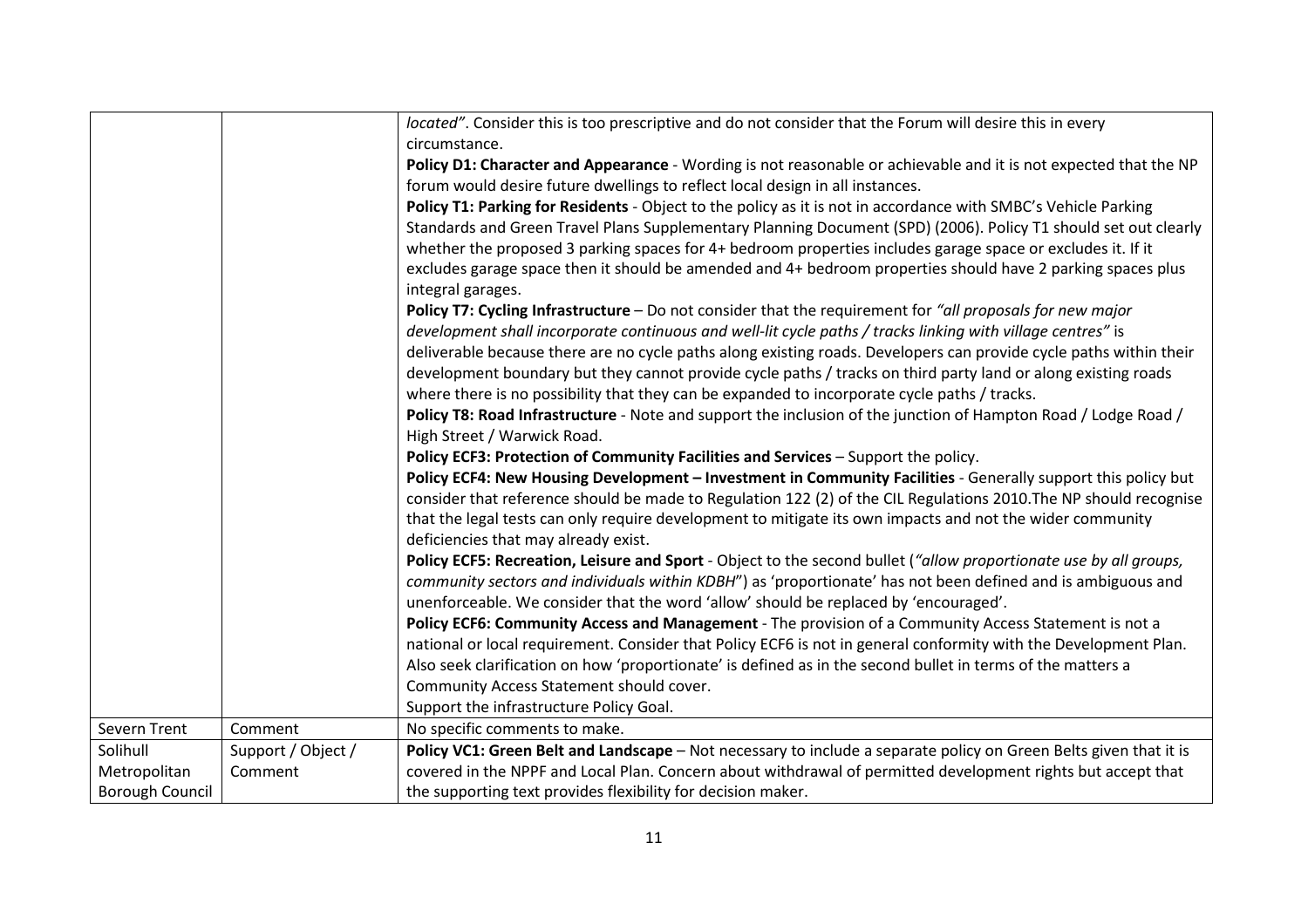| Policy VC4: Green Space - No significant objections.                                                                 |
|----------------------------------------------------------------------------------------------------------------------|
| Policy NE2: Habitats and Biodiversity - Not considered appropriate to remove the requirement for ecological          |
| surveys if they are necessary and proportionate.                                                                     |
| Policy H1: Scale of New Housing - There is insufficient land available in the urban area to meet the Borough's       |
| overall housing need. This is not adequately recognised in the draft NP and there is no account for any              |
| contribution to the HMA shortfall. The policy would not contribute to the achievement of sustainable                 |
| development and the scale of growth identified in the policy is not supported.                                       |
| Policy H2: Housing on Allocated and Larger Sites - There is no statutory requirement for community and               |
| stakeholder involvement at the pre-application stage of the process. Housing density map does not include all        |
| areas and it should be recognised that higher density developments can be provided without adverse impact on         |
| character and appearance. Whilst new development should reflect the locality, it is important to ensure that land    |
| is used efficiently. The supporting text on open space provision, landscaping and gardens may conflict with          |
| developers' emphasis on reducing estate road widths and housing frontages, and hence impact on achieving             |
| efficient densities.                                                                                                 |
| Policy H3: Affordable Housing - It is not unreasonable for the NP to seek a proportion of affordable housing to be   |
| provided for local people. A figure of 50% is too high. A figure of 25% would seem more reasonable. The draft NP     |
| suggests that the local connection definition is based on suggested criteria set out in the Council's "Meeting       |
| Housing Needs" SPD (2014). However, this definition is for rural exceptions sites granted under policy P4b) of the   |
| Solihull Local Plan. The split of affordable housing by social rent and shared ownership should be defined by the    |
| strategic Local Plan Policy as evidenced by the borough's Strategic Housing Market Assessment.                       |
| Policy H4: Housing Mix - There is an inconsistency between Section 5.2 of the Plan which highlights a shifting       |
| demand towards smaller house types and the requirements of policy H4 which is seeking to maintain a high             |
| number of detached houses in the area of 50%. This is not compatible with the aims of widening the choice of         |
| homes, planning for a mix of housing and creating sustainable, inclusive and mixed communities. Would                |
| recommend the policy is more flexible with regard to house types / sizes.                                            |
| Policy H5: Apartments - Wording of the policy could be taken to preclude apartments in Knowle Centre and the         |
| NPPF is supportive of residential uses in centres.                                                                   |
| Policy D2: Design - Some of the policy wording is ambiguous and there are minor errors in names and references.      |
| Some of the bullet points in Appendix 6 are ambiguous and/or require clarification.                                  |
| Policy T1: Parking for Residents - Whilst local concerns are acknowledged, the policy conflicts with Council and     |
| NPPF policy. The prescriptive approach proposed in the NP would not provide sufficient flexibility to fully consider |
| the context of the site.                                                                                             |
| Policy T2: Parking for Non-Residential Premises - The policy would be difficult to apply and the issue may be        |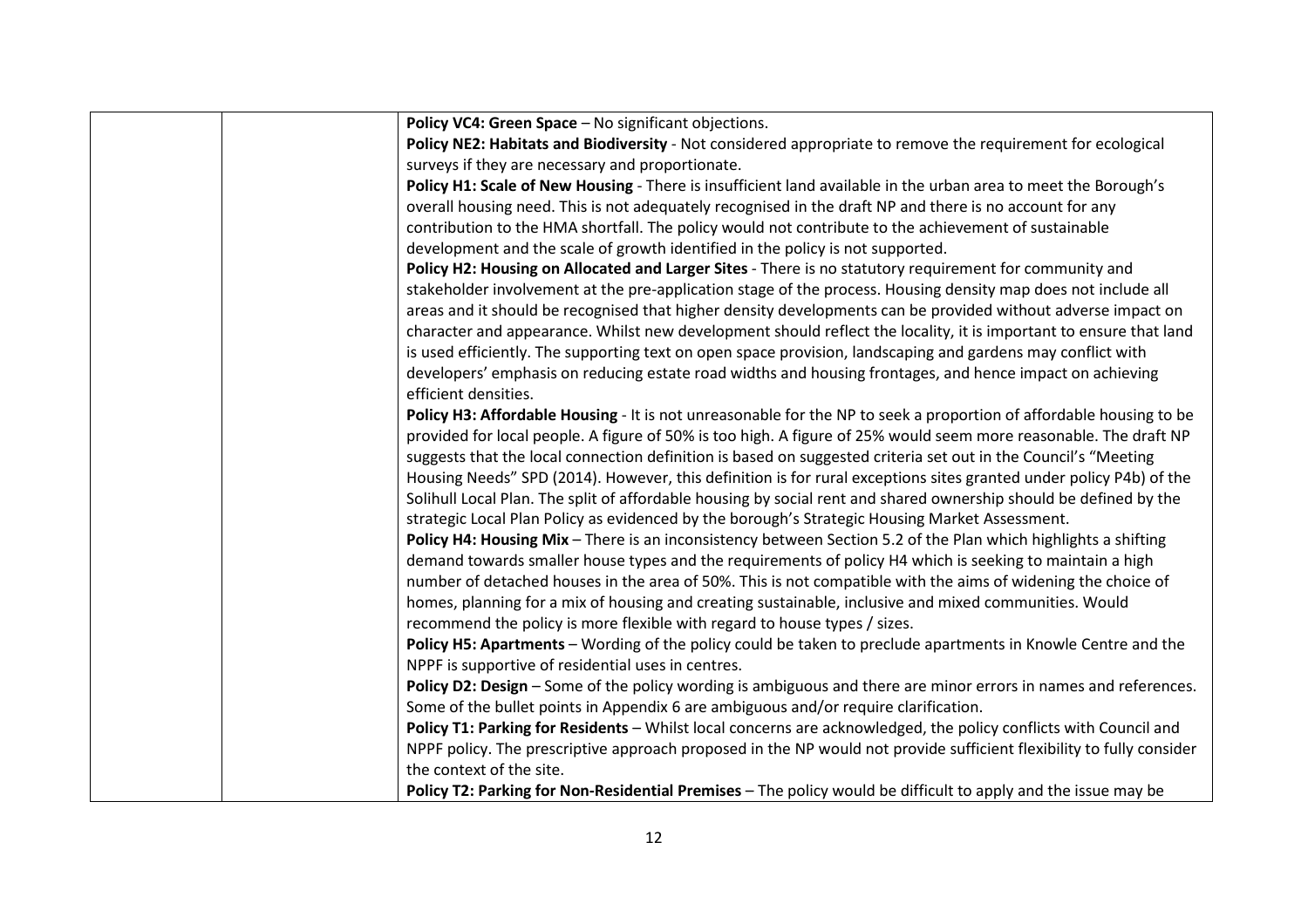|               |         | better addressed through the imposition of parking restrictions, rather than through a planning policy.                                                                                                      |
|---------------|---------|--------------------------------------------------------------------------------------------------------------------------------------------------------------------------------------------------------------|
|               |         | Policy T3: Parking at Village Centres and for Rail Users - Questionable why the provision of parking spaces                                                                                                  |
|               |         | equipped for the charging of electric vehicles is set at 20% specifically, and why then would such spaces not                                                                                                |
|               |         | necessarily be provided for the exclusive use of such vehicles?                                                                                                                                              |
|               |         | Policy T8: Road Infrastructure - It is expected that appropriate measures to ensure the safety and free flow of                                                                                              |
|               |         | traffic is not compromised by any development, irrespective of its location and / or the road from which access is<br>taken.                                                                                 |
|               |         | Policy T9: Public Transport Infrastructure - The provision of bus shelters fall within permitted development and<br>may not require planning permission.                                                     |
|               |         | Policy ECF4: New Housing Development - Investment in Community Facilities - Use of the term 'support' should<br>be used.                                                                                     |
|               |         | Policy ECF6: Community Access and Management - Community Access Statements are not a requirement for<br>applications in Solihull and a planning application is unlikely to be refused in the absence of one. |
|               |         | Policy E1:Retention of Shops and Services - Resisting change of use from Class A1 retail in the Knowle Centre                                                                                                |
|               |         | primary frontages may unintentionally result in vacant units which would therefore impact on the vitality and                                                                                                |
|               |         | viability of the centre.                                                                                                                                                                                     |
|               |         | Policy E2: New Development in Village Centres - Proposals should be 'supported' rather than 'granted' and all                                                                                                |
|               |         | proposals are subject to the policies in the Solihull Local Plan, not just larger development proposals, as suggested                                                                                        |
|               |         | in the supporting text.                                                                                                                                                                                      |
| Sport England | Comment | It is essential that the NP reflects and complies with national planning policy for sport as set out in the NPPF with                                                                                        |
|               |         | particular reference to paragraphs 73 and 74. It is also important to be aware of Sport England's statutory                                                                                                  |
|               |         | consultee role in protecting playing fields and the presumption against the loss of playing field land.                                                                                                      |
|               |         | Any new housing developments will generate additional demand for sport. If existing sports facilities do not have                                                                                            |
|               |         | the capacity to absorb the additional demand, then planning policies should look to ensure that new sports                                                                                                   |
|               |         | facilities, or improvements to existing sports facilities, are secured and delivered. Proposed actions to meet the                                                                                           |
|               |         | demand should accord with any approved Local Plan or NP policy for social infrastructure, along with priorities                                                                                              |
|               |         | resulting from any assessment of need, or set out in any playing pitch or other indoor and/or outdoor sports                                                                                                 |
|               |         | facility strategy that the local authority has in place.                                                                                                                                                     |
| S Lyle        | Comment | I have a major issue with the number of new houses being proposed in the SMBC Local Plan for the KDBH, and                                                                                                   |
|               |         | especially that they are all to be located in Knowle. The independent Local Housing Needs Assessment carried out                                                                                             |
|               |         | at the request of the NF indicates a requirement of approximately half the number of houses that are being                                                                                                   |
|               |         | proposed. As far as I am aware, no assessment has been carried out by SMBC concerning the impact on traffic                                                                                                  |
|               |         | congestion or infrastructure. This seems a grave oversight given the inevitable effect of adding 1050+ dwellings to                                                                                          |